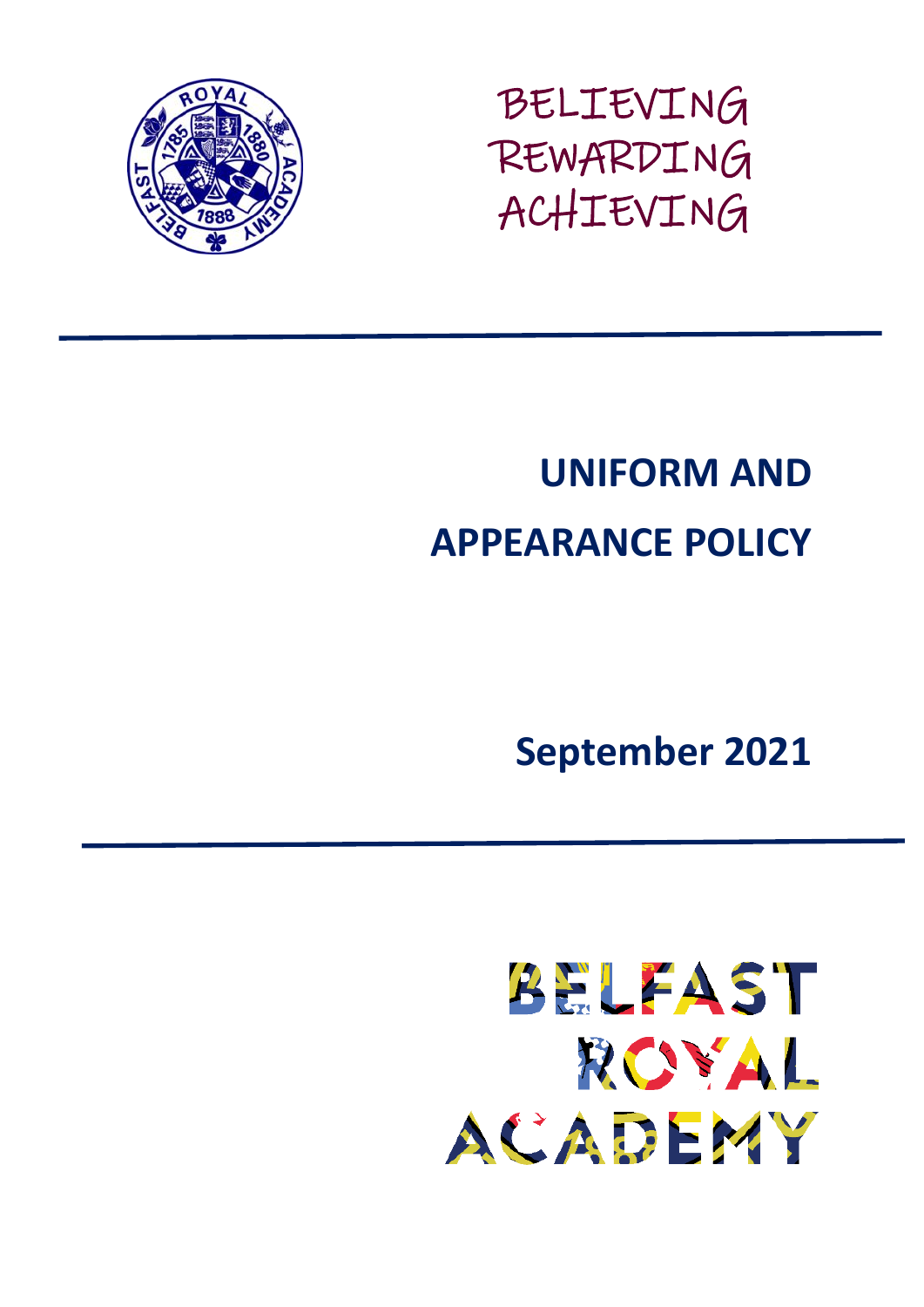| <b>Title</b>            | Uniform and Appearance Policy                                                                                                                                                           |
|-------------------------|-----------------------------------------------------------------------------------------------------------------------------------------------------------------------------------------|
| Summary                 | Guidance for pupils, parents and all<br>members of staff to allow for consistency<br>in relation to the expected standards of<br>uniform and appearance of all pupils in<br>the School. |
| <b>Purpose</b>          | To ensure that pupils and their parents<br>are aware of expectations in relation to<br>pupil appearance and uniform.                                                                    |
| <b>Operational Date</b> | September 2021                                                                                                                                                                          |
| <b>Next Review Date</b> | June 2022                                                                                                                                                                               |
| Author                  | Vice Principal (Pastoral)                                                                                                                                                               |

| To be posted on School website          | Yes            |
|-----------------------------------------|----------------|
| Date and version posted (if applicable) | September 2021 |

Related documents:

- **•** Positive Behaviour Policy
- Pupil Responsibilities Document
- Mobile Phone and Electronic Devices Policy
- Honours Policy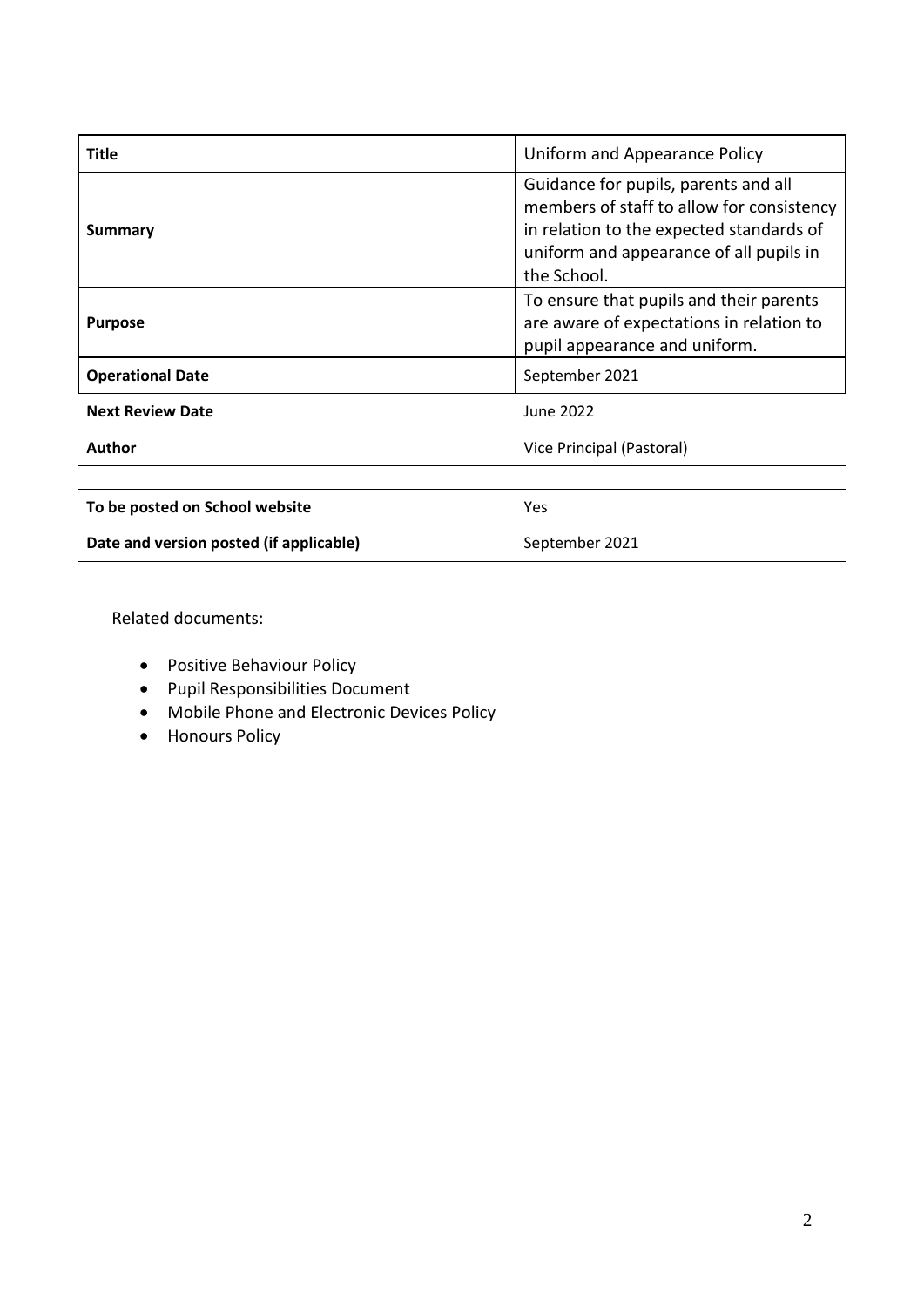# **INTRODUCTION**

Belfast Royal Academy takes pride in our pupils' appearance and we believe that our school uniform is an important part of creating a sense of belonging to the School as well as setting the high standards we expect from all of our pupils.

All pupils are encouraged to wear their uniform with a sense of pride. Members of staff have high expectations for pupils in relation to their appearance and with regards to them all wearing the uniform correctly.

The School would ask for parental support in promoting the importance of uniform and appearance as it is our belief that good presentation is an attribute important for later life.

#### **APPEARANCE**

- Visible jewellery, including rings, ear rings, studs and piercings of any form, are not appropriate in association with school uniform and should not be worn at any time.
- Pupils should be clean shaven at all times (even when on educational trips or study days)
- Pupils are not permitted to have any form of visible tattoo. *The tattooing of any person under the age of 18 is an offence under the Tattooing of Minors (Northern Ireland) Order 1979 and could lead to the prosecution of the tattooist.*
- False eye-lashes are not permitted.
- Hair should be of an appropriate style and length (this includes overall length and not just collar length), and not dyed an artificial colour. The style should be such that it does not invite comment or debate. Appropriate hair length and style is a common requirement in the workplace, and school should be no different.
- Relevant adjustments to reflect either religious or cultural beliefs are also permitted through direct consultation with the School.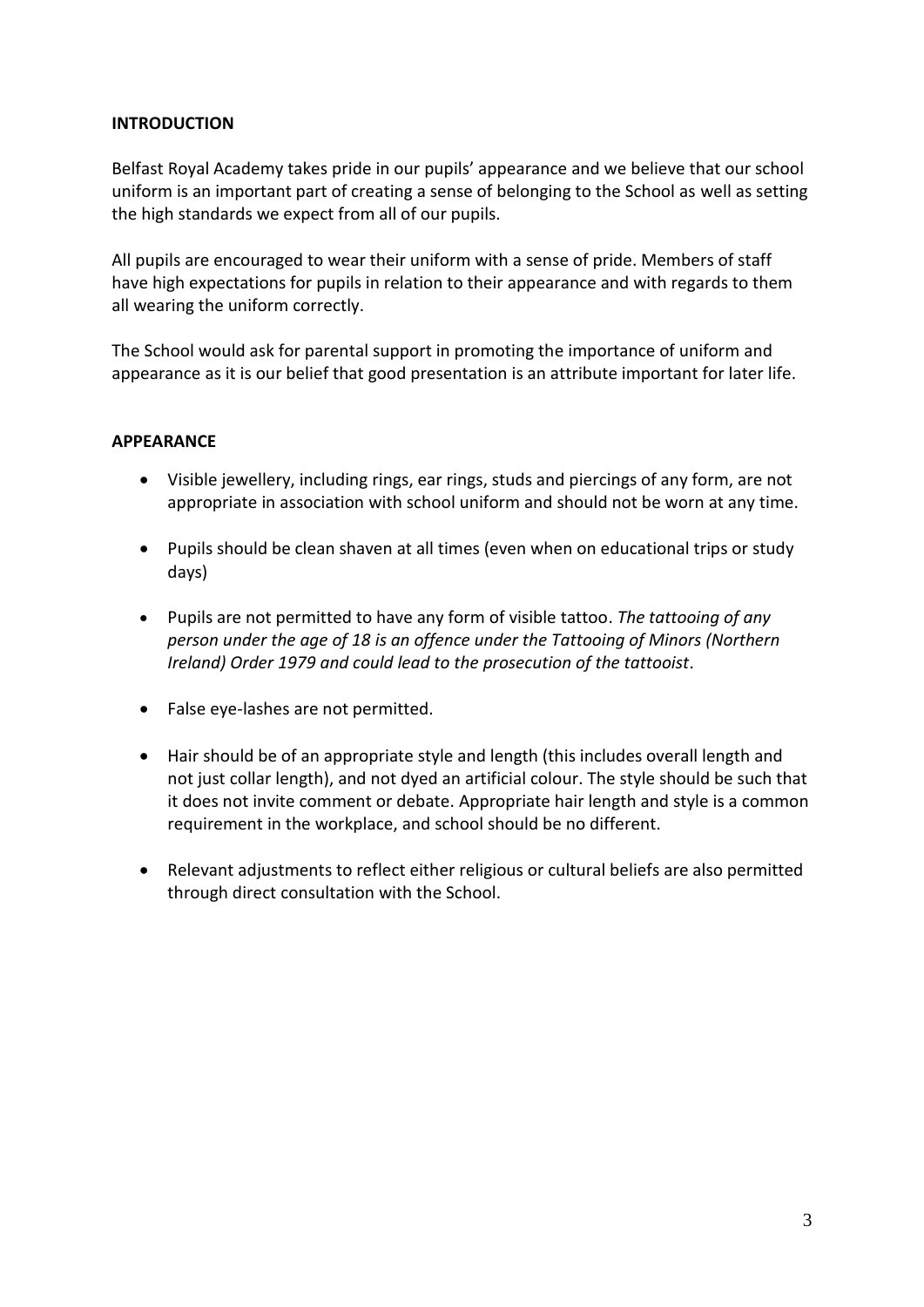# **BOYS' UNIFORM**

- 1. A single-breasted navy-blue B.R.A. blazer (or a Sixth Form blazer).
- 2. A B.R.A. tie.
- 3. A white shirt.
- 4. Charcoal grey or black flannel trousers. (Any exaggerated styles are unacceptable.)
- 5. **Plain black or brown leather shoes.** Exaggerated styles are disapproved, and **boots, canvas shoes or trainer-style shoes should not be worn.**
- 6. Socks should be plain and subdued in colour.
- 7. (a) Forms I, II and III:

A regulation mid-grey V-neck pullover with stripe.

- (b) Forms IV, V, LVI and MVI: A mid-grey V-neck school pullover, stripe optional, or a plain mid-grey V-neck school cardigan.
- 8. There are no prescribed hats or gloves, but if worn, they should be plain and navy-blue, black, grey or maroon in colour.
- 9. There are no prescribed uniform top-coats, but if worn, coats should be plain and black or navy-blue in colour.
- 10. Outdoor uniform may include a regulation B.R.A. scarf.
- 11. Schoolbags: books should be carried in a schoolbag which gives good protection against wear and tear.
- 12. Boys are required to be clean shaven and to keep their hair short and tidy, in a conventional style, clear of their collar and of their eyes. Peculiar or exaggerated styles are unacceptable such as **skin fades, closely cropped, bleached, dyed, tinted or highlighted hair, hair worn as curtains over the eyes, and levels, patterns or lines cut into the hair.**
- 13. Boys are not permitted to wear jewellery with the school uniform (this includes earrings of all types). Jewellery worn in school may be confiscated. Watches may be worn – not a smart watch. The Joint Council for Qualifications (JCQ) requires all examination centres to reinforce the rules and regulations about unauthorised items during external examinations. As a result of the JCQ guidance, all pupils who are sitting any school examinations are not permitted to wear a watch. Further information is outlined in the Mobile Phone and Electronic Devices Policy.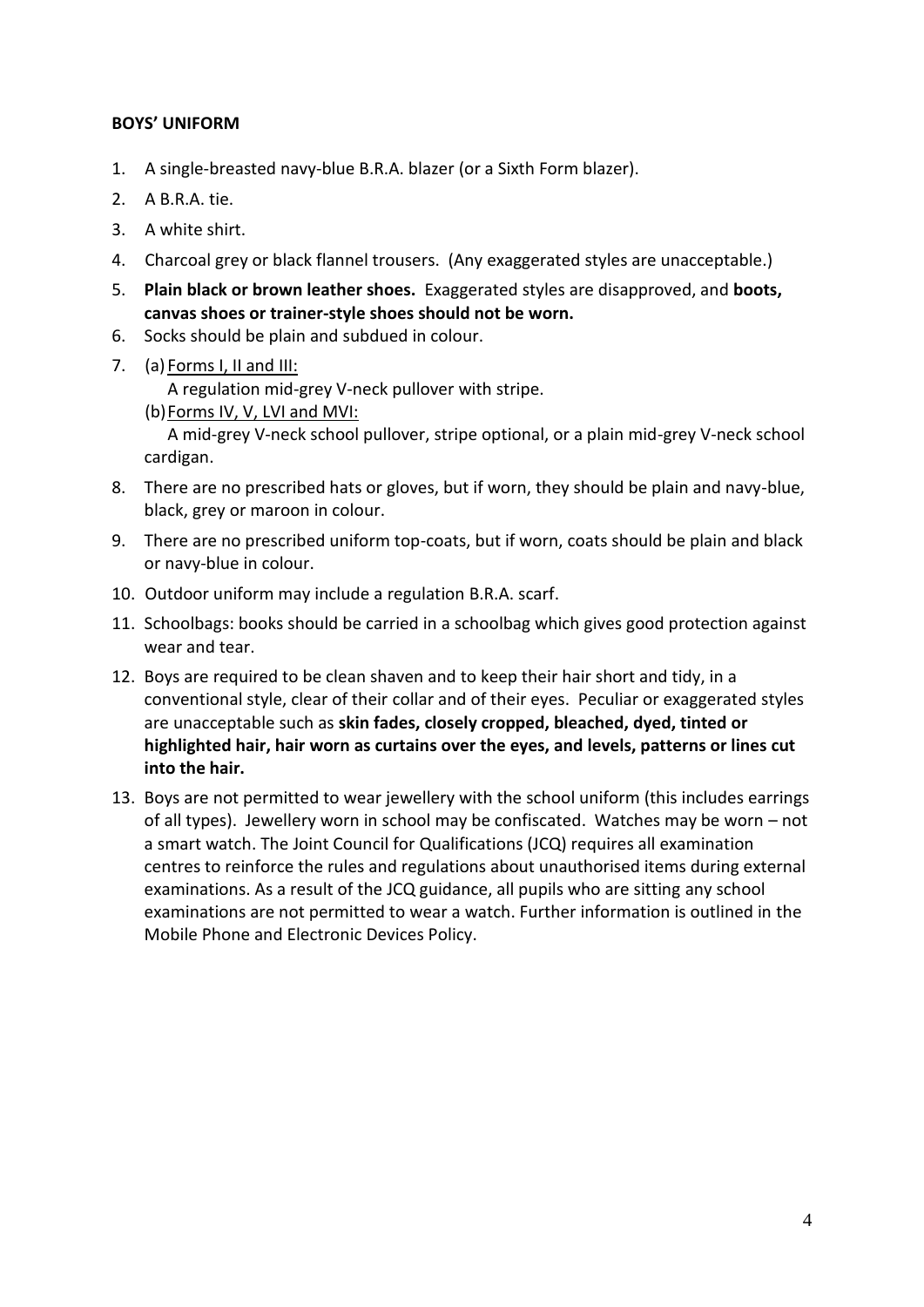# **GIRLS' UNIFORM**

- 1. A single-breasted navy-blue B.R.A. blazer (or a Sixth Form blazer).
- 2. A B.R.A. tie.
- 3. A white blouse, buttoning to the neck. In the summer term a regulation white blouse with open neck and short sleeves may be worn.
- 4. (a) Forms I, II and III:
	- (i) A regulation navy-blue skirt (mid-calf length);
	- (ii) A regulation navy-blue V-neck pullover with stripe;
	- (iii) During September and in the summer term, plain white ankle socks may be

worn. Between the end of September and Easter, plain black heavy-weight tights should replace these socks.

- (b) Forms IV, V, LVI and MVI:
	- (i) A regulation grey skirt (mid-calf length);
	- (ii) A mid-grey V-neck school pullover, stripe optional, or a plain mid-grey V-neck school cardigan;
	- (iii) Plain black tights.
- 5. Plain, black, sturdy leather shoes (not boots), flat or with stable heels no higher than 6 cm (measured at the back of the heel). Patent shoes are acceptable. **High-heeled court shoes, canvas shoes or trainer-style shoes should not be worn.**
- 6. There are no prescribed hats or gloves, but if worn, they should be plain and navy-blue, black, grey or maroon in colour.
- 7. There are no prescribed uniform top-coats, but if worn they should be plain and black or navy-blue in colour.
- 8. Outdoor uniform may include a regulation B.R.A. scarf.
- 9. Schoolbags: books should be carried in a schoolbag or briefcase which gives good protection against wear and tear.
- 10. Girls are not permitted to wear jewellery with the school uniform (this includes earrings of all types). Jewellery worn in school may be confiscated. Watches may be worn – not a smart watch. The Joint Council for Qualifications (JCQ) requires all examination centres to reinforce the rules and regulations about unauthorised items during external examinations. As a result of the JCQ guidance, all pupils who are sitting any school examinations are not permitted to wear a watch. Further information is outlined in the Mobile Phone and Electronic Devices Policy.
- 11. Girls are required to keep their hair tidy (and tied back in laboratory or workshop situations), and to avoid exaggerated styles or obvious, unnatural colouring of the hair. Hair should not be bleached or noticeably tinted.
- 12. Make-up should not be worn by girls in Forms I III. A **light** make-up is acceptable for girls in Forms IV – MVI; however, it should not be applied in School. Any obvious or exaggerated use of make-up is unacceptable. Nail polish and/or gel nails are not permitted.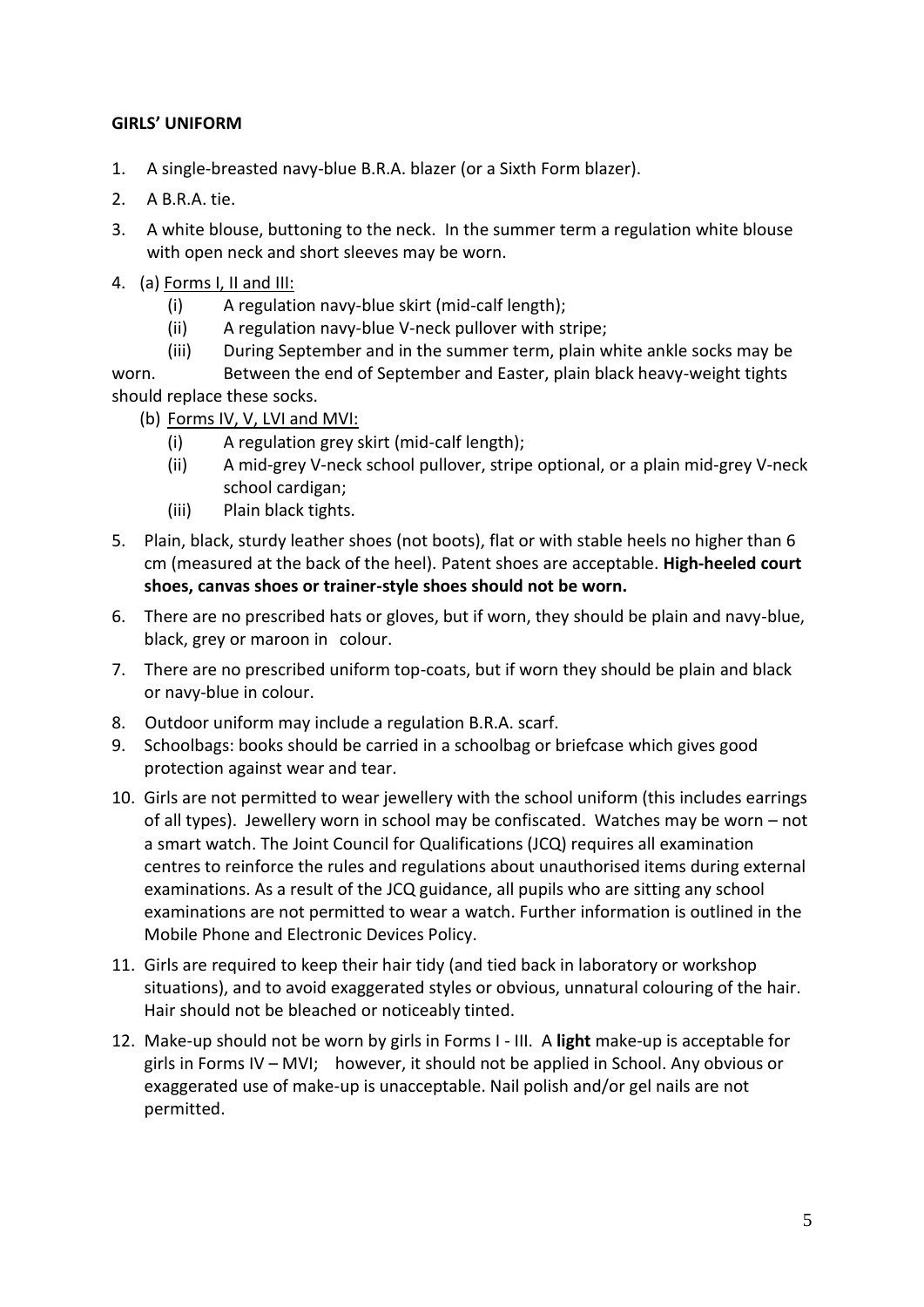# Boys' Uniform for P.E. and Games - Compulsory items All regulation kit should be purchased from Podium 4 Sport



Boys' Tee Shirt



**Unisex Kukri Skinny Bottoms** 



Navy Kukri Shorts



**Unisex Kukri OR Tracksuit Bottoms** 



**Games Socks** 





**Rugby Shirt** (for Rugby only)



Hoody

**OPTIONAL ITEMS** 

Plain Navy<br>Swimming Shorts



A Swimming Cap is required for all pupils. A BRA cap is available to buy from School as an option.



Smock Top



1/4 Zip Top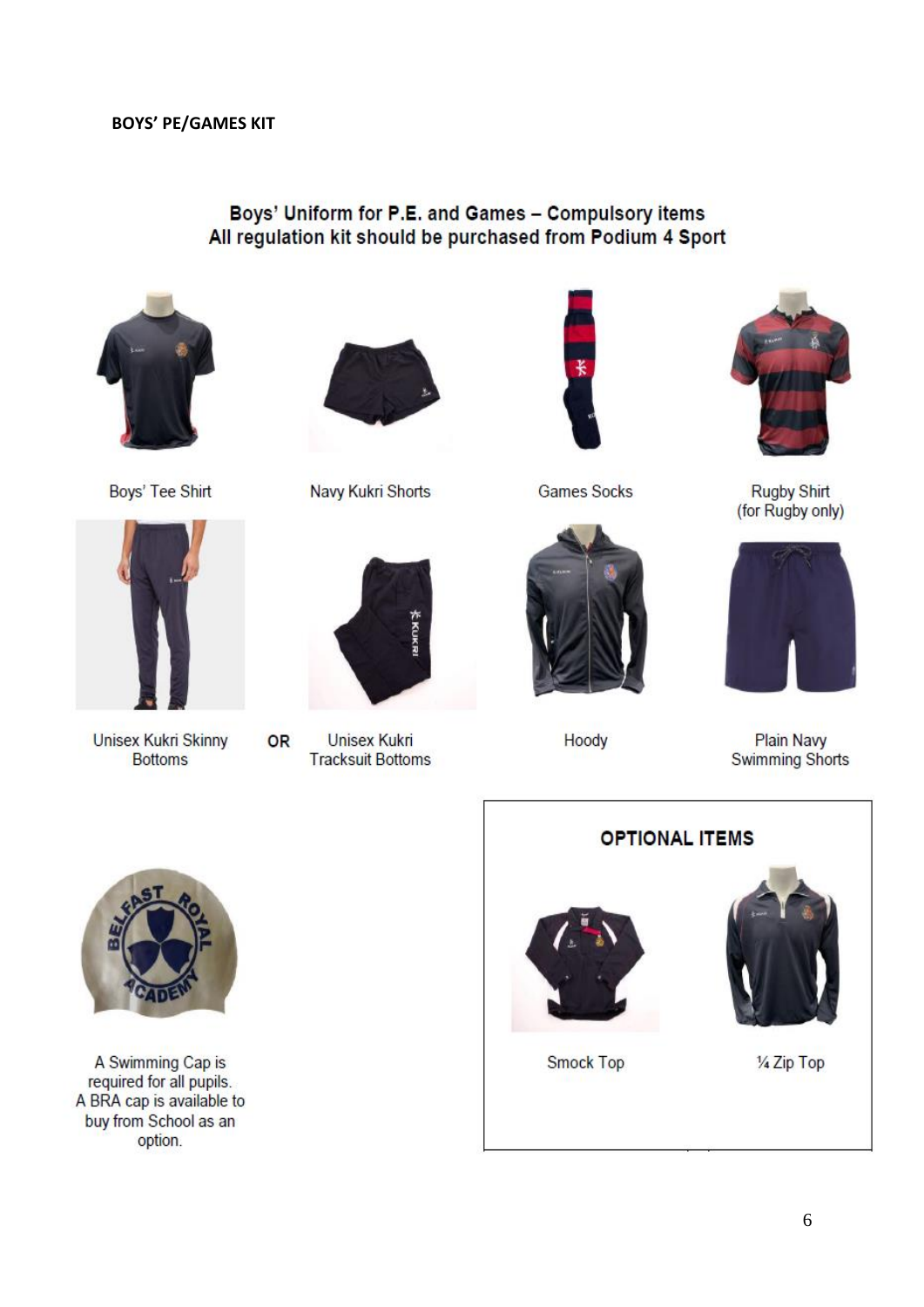# Girls' Uniform for P.E. and Games - Compulsory items All regulation kit should be purchased from Podium4Sport



Girls' Polo Shirt





**Games Socks** 

(white sports socks for PE)



Hoody



Unisex Kukri Skinny **Bottoms** 

OR



**Regulation Kukri OR** 

**Navy Leggings** 

**Unisex Kukri Tracksuit Bottoms** 



**Plain Navy** Swimsuit



A Swimming Cap is required for all pupils. A BRA cap is available to buy from School as an option.



**Hockey Stick** & Gum Shield

**OPTIONAL ITEMS** 



Smock Top



1/4 Zip Top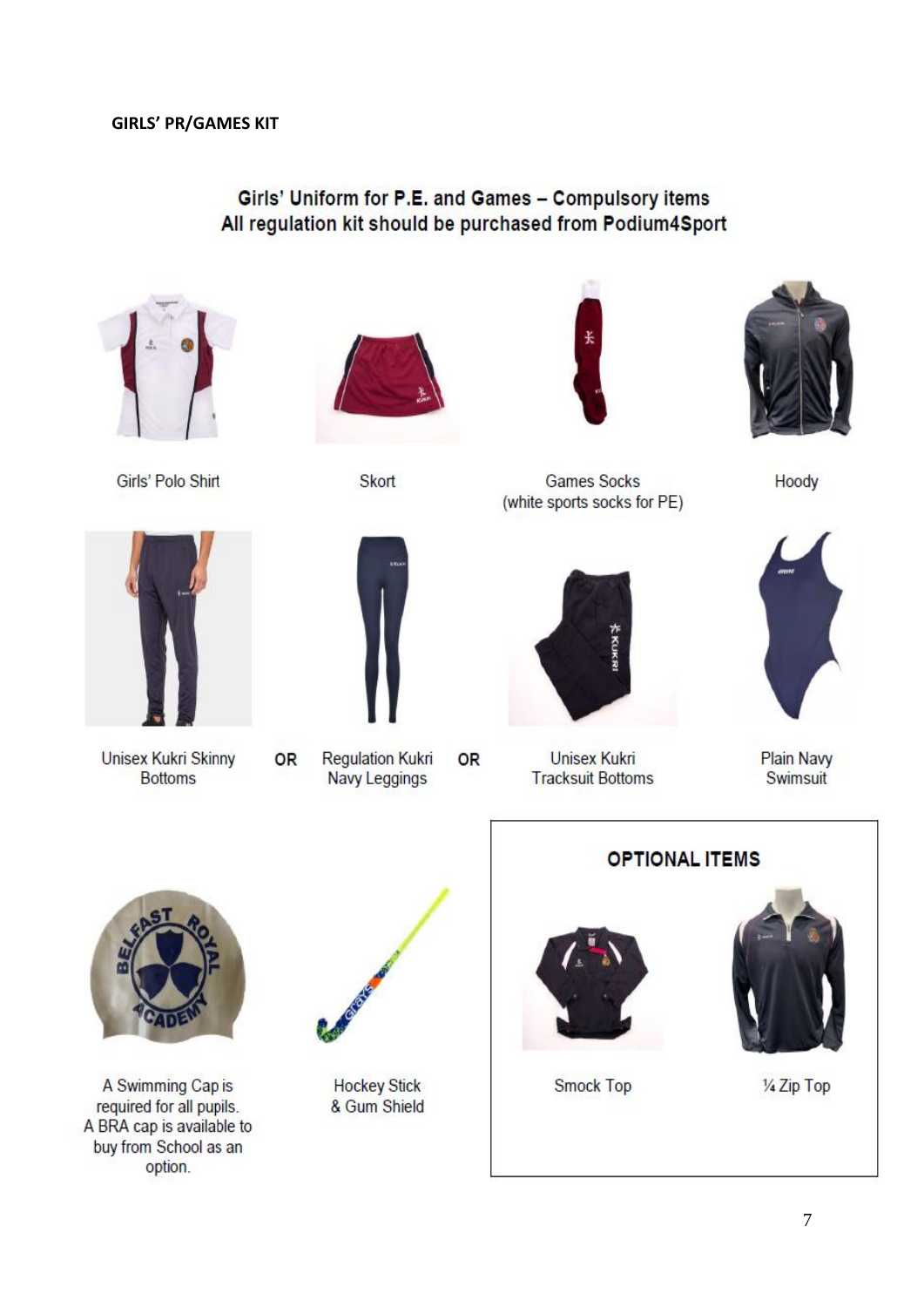#### **UNIFORM AND EQUIPMENT FOR P.E. AND GAMES**

| <b>GIRLS' P.E. KIT</b>                      | <b>GIRLS' GAMES KIT</b>                   |
|---------------------------------------------|-------------------------------------------|
| <b>Regulation White Polo Shirt</b>          | <b>Regulation White Polo</b>              |
| <b>Regulation Skort</b>                     | <b>Regulation Skort</b>                   |
| <b>White Sports Socks</b>                   | <b>Regulation Games Socks</b>             |
| <b>Trainers</b>                             | Regulation Kukri Tracksuit Bottoms or     |
| (No fashion shoes e.g. Converse or Trainers | Regulation Navy Kukri Leggings or         |
| with platform soles)                        | <b>Regulation Kukri Skinny Bottoms</b>    |
| One-piece Navy Swim Suit                    | <b>Regulation Hoody</b>                   |
| Goggles                                     | Regulation Smock Top (optional)           |
| <b>Swimming Cap</b>                         | Regulation 1/4 Zip Top (optional)         |
|                                             | Hockey Stick and Mouth Guard              |
|                                             |                                           |
|                                             |                                           |
| <b>BOYS' P.E. KIT</b>                       | <b>BOYS' GAMES KIT</b>                    |
| <b>Regulation Navy Tee Shirt</b>            | Regulation Rugby Shirt (for rugby only)   |
| <b>Regulation Navy Shorts</b>               | <b>Regulation Navy Shorts</b>             |
| <b>White Sports Socks</b>                   | <b>Regulation Games Socks</b>             |
| <b>Trainers</b>                             | <b>Regulation Hoody</b>                   |
| <u>(No fashion shoes e.g. Converse)</u>     |                                           |
| <b>Navy Swimming Shorts</b>                 | Regulation Kukri Skinny Bottoms or        |
|                                             | <b>Regulation Kukri Tracksuit Bottoms</b> |
| Goggles                                     | <b>Rugby or Football Boots</b>            |
|                                             | (Form $1$ – plastic studs only)           |
| <b>Swimming Cap</b>                         | Regulation 1/4 Zip Top (optional)         |
|                                             | Regulation Smock Top (optional)           |

Shin guards and a gum shield are strongly recommended

#### Pupils are **NOT PERMITTED TO WEAR NON-REGULATION KIT.**

Kukri are the suppliers of all Belfast Royal Academy sporting apparel. All regulation kit (e.g. rugby jerseys, socks, shirts, tracksuits and smock tops) should be purchased from Podium 4 Sport or online via the School website. B.R.A. swimming caps are available to buy in school.

Hockey: A hockey stick is required.

Rugby: A B.R.A. rugby jersey (maroon and navy hoops with a contrast white band on the inside), B.R.A. socks (maroon and navy hoops), navy-blue shorts, rugby or football boots, shin pads, regulation tracksuit bottoms (no Canterbury bottoms) and B.R.A. smock top; hoody (optional).

Cricket: Boys selected for cricket teams need a white regulation shirt, a white regulation pullover, white flannels, cricket spikes or gym shoes, and white socks.

Athletics: Boys selected for athletics teams can wear the regulation white athletics vest and white or navy shorts, or their P.E. kit.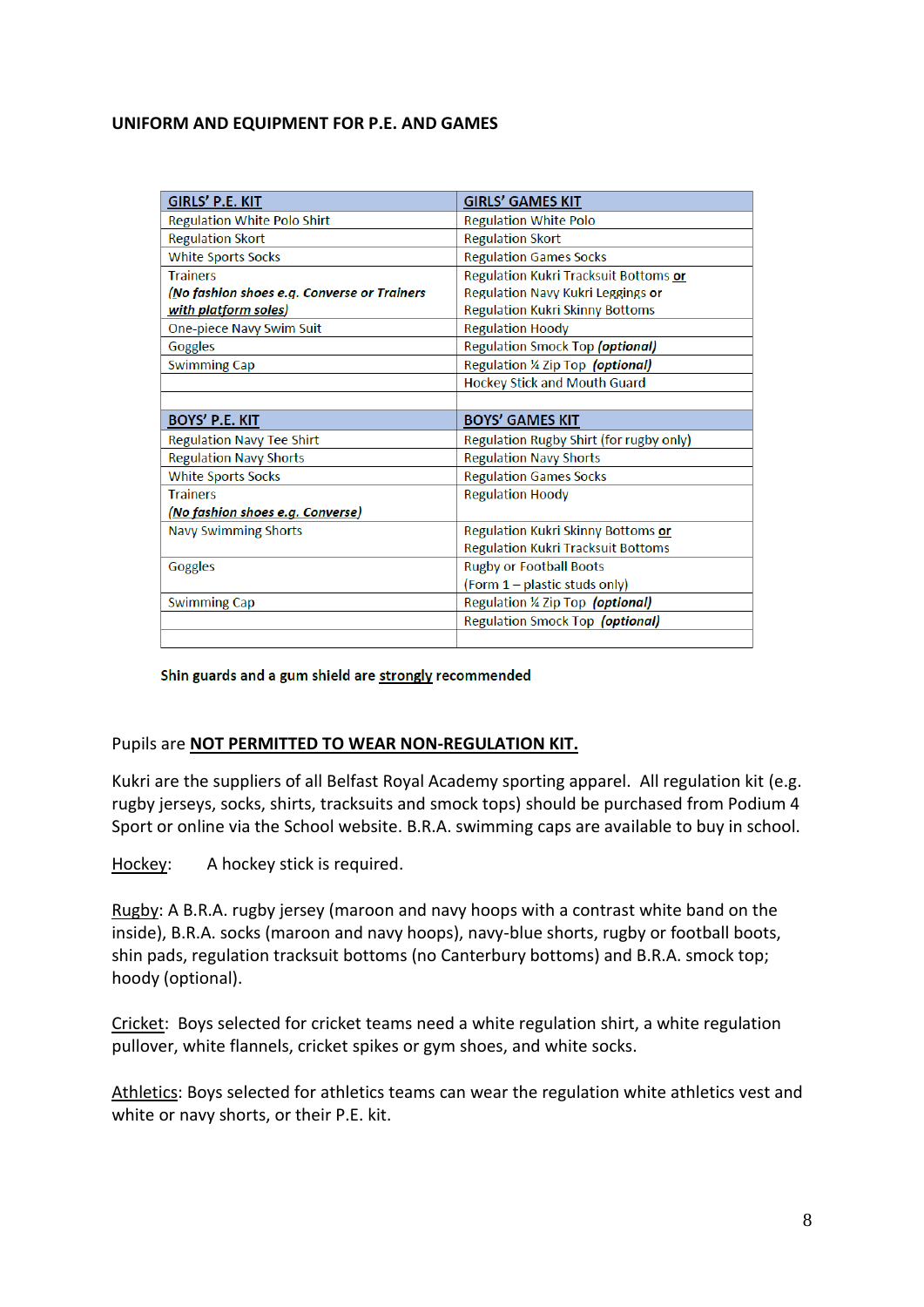# Mouthguards

You will be aware that for reasons of safety all pupils who participate in contact sports (hockey, football, rugby) are strongly advised to wear a mouthguard while playing. Mouthguards may be purchased in sports' shops and fitted by the wearer; however, those fitted by a dentist offer more effective protection.

Some pupils may already have a mouthguard, but please check that it still fits – a child's growth does limit the lifespan of a gumshield. TMCW Sports Gumshields will be invited to the school, when it is safe to do so, to take impressions in order to give all pupils the opportunity to have a dentally fitted mouthguard at a reasonable cost. The mouthguards will be delivered back to the pupils in approximately 10 working days after fitting. Your son/daughter will be asked to register their interest early in their first term.

#### **NON-UNIFORM DAYS**

On occasions, pupils in school are allowed to wear clothes other than the school uniform. This may include specific non-uniform days to raise money and awareness for charities, or as a reward, or when on a school trip.

Whist this allows pupils the opportunity to express themselves as individuals, it must be done in a way which is appropriate. It is particularly important that pupils recognise that the School is still a professional working environment, and that pupil dress should not cause embarrassment or offence to other pupils or to members of staff. The following items are prohibited:

- See-through clothing.
- Strapless or "string-strapped" tops.
- Clothing which is revealing.
- Clothing which reveals underwear.
- Flip-flops of backless footwear, due to health and safety issues.
- Clothing with offensive logos.

It is recognised that this will not cover all issues which may arise. However, given any issue of dispute, the final arbiter is the Principal, Deputy Principal, or one of the Vice-Principals.

# **ACTION BY THE SCHOOL**

The regulations about uniform will be enforced and pupils who infringe them may be withdrawn from circulation at break and lunch time or sent home. Other sanctions may be applied in accordance with the Positive Behaviour Policy and the Pupils' Responsibilities Document. Those who are in any doubt about the interpretation of the regulations should consult their Head of Year **before** buying new clothes or footwear for school.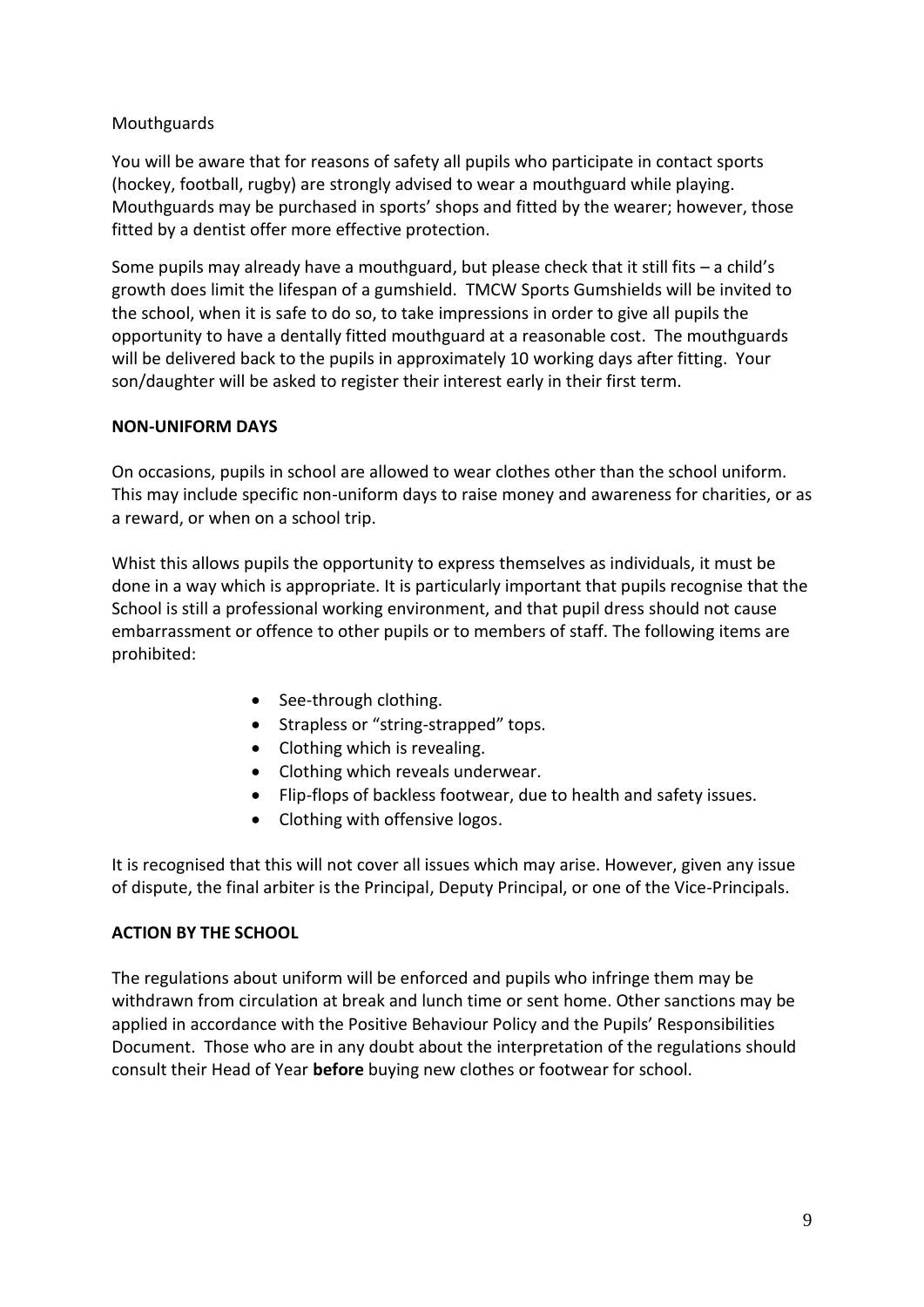# **RESPONSIBILITIES OF PARENTS**

Parental co-operation is indispensable in ensuring that pupils present themselves suitably for school, in keeping with our regulations.

Therefore, the School would ask for parental support in promoting the importance of uniform and appearance and ask parents to particularly note:

- the footwear regulations;
- that girls' skirts should be worn at the waist, and have mid-calf length;
- that pullovers should be regulation, as outlined on pages 4 and 5;
- that the shirt top button should be fastened, the tie neatly knotted and extended to a suitable length, and the shirt tucked in at all times;
- that we ask for your support in ensuring that our pupils come to school with their hair tidy, not dressed in any extreme style, and (especially after holiday periods) not bleached or noticeably tinted.

Pupils seeking temporary permission to wear to school some article of clothing that does not conform with the regulations, for example if clothing has been damaged, should bring a note from home to their Head of Year. The Head of Year will supply a covering note.

Pupils must wear School uniform when they are within the School precincts, when they go to the playing fields for practices or matches, or when they travel elsewhere to represent the School. On Saturdays, however, those who come to the playing fields as spectators need not wear uniform, provided they come suitably dressed.

# **ALL ARTICLES OF CLOTHING AND GAMES EQUIPMENT SHOULD BE CLEARLY MARKED WITH THE OWNER'S NAME – THIS IS ESPECIALLY IMPORTANT WITH TRAINING SHOES AND OTHER ITEMS OF P.E. EQUIPMENT**

The official outfitters are:

- Warnocks Ltd., 791-793 Lisburn Road (100m from Balmoral traffic lights)
- School Days NI Ltd, 434 Newtownards Rd, Belfast, BT4 1HJ
- School Days NI Ltd, 273 Antrim Rd, Glengormley, Newtownabbey, BT36 7QN
- Gordon's & The Jeanery, 10A Green Street, Carrickfergus, BT38 7DT
- The Jeanery and the School Room, 2 Goland Buildings, Glencairn Park, Glengormley, BT36 5EN
- North End Schoolwear, 331 Antrim Road, Belfast, BT15 5AB
- The Sports Company, Cityside Retail and Leisure Park, Belfast
- Podium 4 Sport, 40 Montgomery Road, Belfast, BT6 9HL (Games/P.E. Kit only)

Friends of the Academy (FOTA) organise regular uniform sales throughout the year. As a result, all parents are encouraged to donate preloved uniform and sports kit back to the